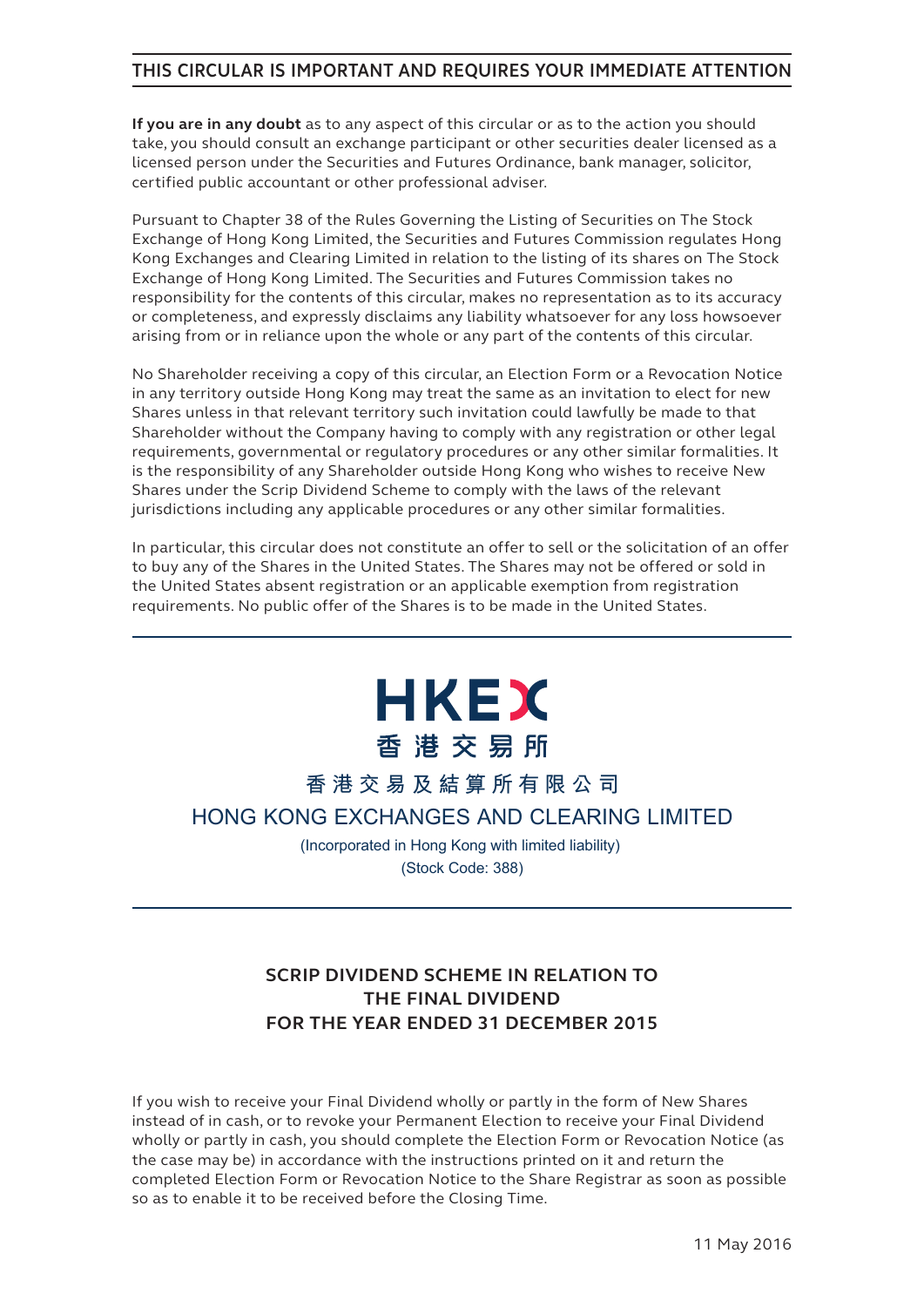# **Definitions**

In this circular, the following expressions have the following meanings unless the context otherwise requires:

| "Board"                 | the board of directors of the Company;                                                                                                                                                                                                                                                      |
|-------------------------|---------------------------------------------------------------------------------------------------------------------------------------------------------------------------------------------------------------------------------------------------------------------------------------------|
| "CCASS"                 | the Central Clearing and Settlement System;                                                                                                                                                                                                                                                 |
| "Closing Time"          | the closing time for the return of the completed<br>Election Form or Revocation Notice (as the case<br>may be) to the Share Registrar, being 4:30 pm on<br>Thursday, 26 May 2016;                                                                                                           |
| "Company"               | Hong Kong Exchanges and Clearing Limited, a<br>company incorporated in Hong Kong with limited<br>liability, whose shares are listed on the Main Board<br>of the Stock Exchange;                                                                                                             |
| "Election Form"         | the form of election for use by the Shareholders<br>who wish to receive the Final Dividend wholly or<br>partly in New Shares instead of in cash and, where<br>applicable, to make a Permanent Election;                                                                                     |
| "Excluded Shareholders" | has the meaning given to it in paragraph 7 of the<br>Appendix of this circular;                                                                                                                                                                                                             |
| "Final Dividend"        | the final dividend of \$2.87 per Share for the year<br>ended 31 December 2015 payable to the<br>Shareholders whose names appeared on the<br>Company's register of members on the Record<br>Date;                                                                                            |
| "Hong Kong"             | Hong Kong Special Administrative Region of the<br>People's Republic of China;                                                                                                                                                                                                               |
| "Market Value"          | the price for converting cash dividend to scrip<br>under the Scrip Dividend Scheme, as described in<br>paragraph 1.2 of the Appendix of this circular;                                                                                                                                      |
| "New Share(s)"          | new fully paid Share(s) to be issued under the<br>Scrip Dividend Scheme;                                                                                                                                                                                                                    |
| "Permanent Election"    | election made by a Shareholder to receive new<br>Shares instead of cash in respect of all future<br>dividends to be paid by the Company for which a<br>scrip alternative is available for such Shareholder's<br>entire registered holding of Shares held on the<br>relevant record date(s); |
| "Record Date"           | Friday, 6 May 2016, being the date for determining<br>the Shareholders' respective entitlements to the<br>Final Dividend;                                                                                                                                                                   |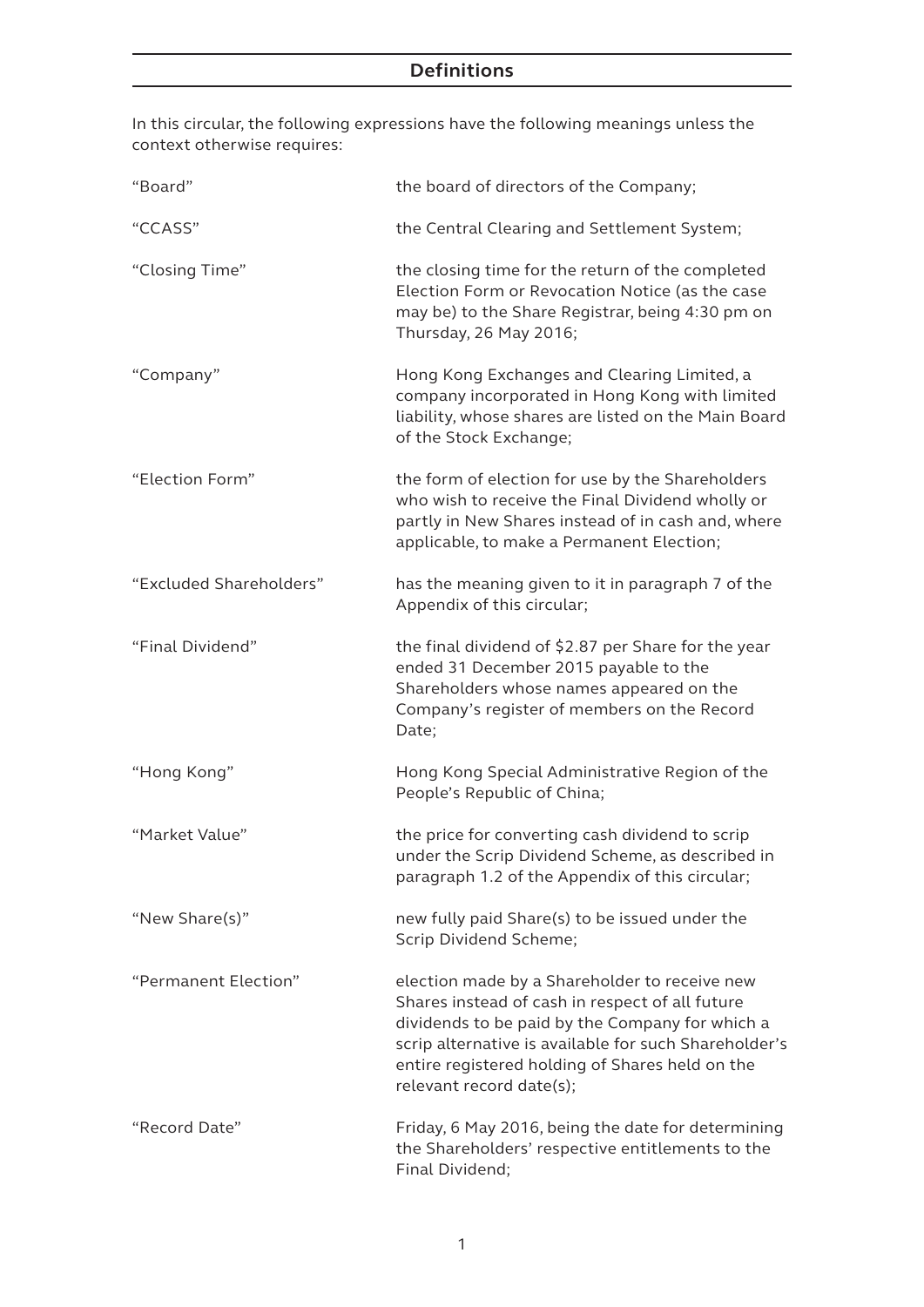# **Definitions**

| "Revocation Notice"     | the form of revocation for use by the Shareholders<br>who have previously made a Permanent Election<br>but wish to receive the Final Dividend wholly or<br>partly in cash;                                            |
|-------------------------|-----------------------------------------------------------------------------------------------------------------------------------------------------------------------------------------------------------------------|
| "Scrip Dividend Scheme" | the scheme under which the eligible Shareholders<br>may elect to receive the Final Dividend wholly or<br>partly by the allotment of New Shares instead of<br>in cash;                                                 |
| "SFC"                   | Securities and Futures Commission;                                                                                                                                                                                    |
| "Share(s)"              | share(s) of the Company;                                                                                                                                                                                              |
| "Share Registrar"       | Hong Kong Registrars Limited, at 17M Floor,<br>Hopewell Centre, 183 Queen's Road East, Wanchai,<br>Hong Kong;                                                                                                         |
| "Shareholder(s)"        | holder(s) of the Shares;                                                                                                                                                                                              |
| "Stock Exchange"        | The Stock Exchange of Hong Kong Limited, a<br>wholly-owned subsidiary of the Company, being a<br>recognized exchange company under the<br>Securities and Futures Ordinance (Chapter 571 of<br>the Laws of Hong Kong); |
| "United States"         | United States of America or any of its territories or<br>possessions;                                                                                                                                                 |
| $``\zeta"$              | Hong Kong dollar; and                                                                                                                                                                                                 |
| $``\%"$                 | per cent.                                                                                                                                                                                                             |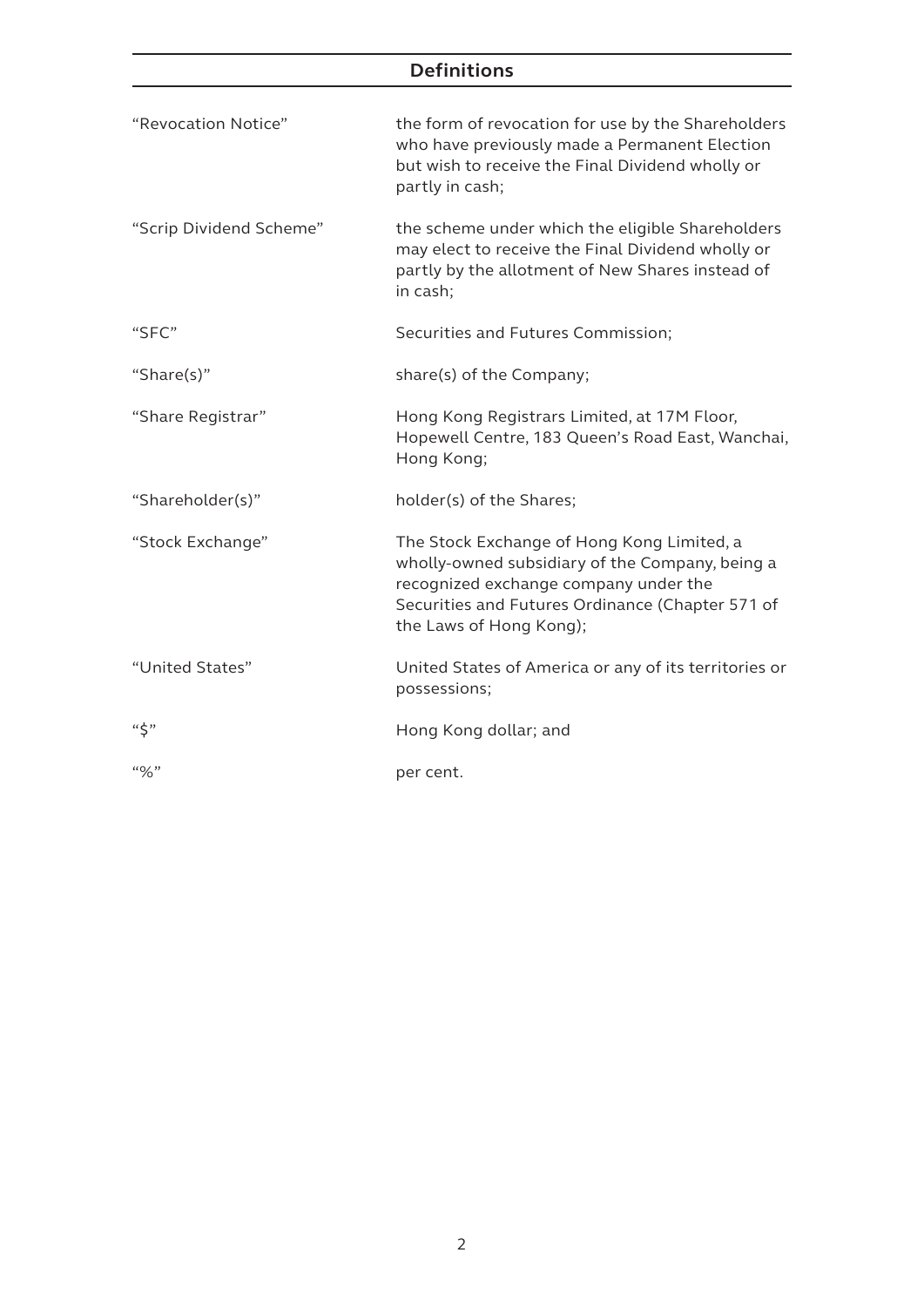# **Timetable**

A timetable summarising the events in relation to the Final Dividend is set out below:

| Event                                                                                                                                                     | Date                                                                                                                                      |
|-----------------------------------------------------------------------------------------------------------------------------------------------------------|-------------------------------------------------------------------------------------------------------------------------------------------|
| Last date cum-Final Dividend                                                                                                                              | Friday, 29 April 2016                                                                                                                     |
| Ex-Final Dividend date                                                                                                                                    | Tuesday, 3 May 2016                                                                                                                       |
| Closure of the Company's register of<br>members for the purpose of determining<br>the Shareholders' respective entitlements<br>to the Final Dividend      | Thursday, 5 May 2016 to<br>Friday, 6 May 2016<br>(both dates inclusive)                                                                   |
| Record Date                                                                                                                                               | Friday, 6 May 2016                                                                                                                        |
| Announcement of the Market Value (which<br>will be available on the HKEXnews website<br>(www.hkexnews.hk) and the Company's<br>website (www.hkex.com.hk)) | Tuesday, 17 May 2016                                                                                                                      |
| Closing Time (Note 1)                                                                                                                                     | 4:30 pm on Thursday, 26 May 2016                                                                                                          |
| Despatch of dividend warrants and/or<br>definitive certificates for the New Shares                                                                        | Thursday, 2 June 2016                                                                                                                     |
| Expected first day of dealings in the<br><b>New Shares</b><br>Notes:                                                                                      | Thursday, 2 June 2016<br>(subject to the proper receipt of<br>definitive certificates for the New<br>Shares by the relevant Shareholders) |

- 
- (1) If a Typhoon Signal No. 8 or above is hoisted or a Black Rainstorm Warning Signal is in force at or at any time prior to 4:30 pm on Thursday, 26 May 2016, the closing time for returning the Election Form and Revocation Notice will be extended. Further information is set out in paragraph 4 of the Appendix of this circular.

(2) References to time and dates in this circular are to Hong Kong time and dates.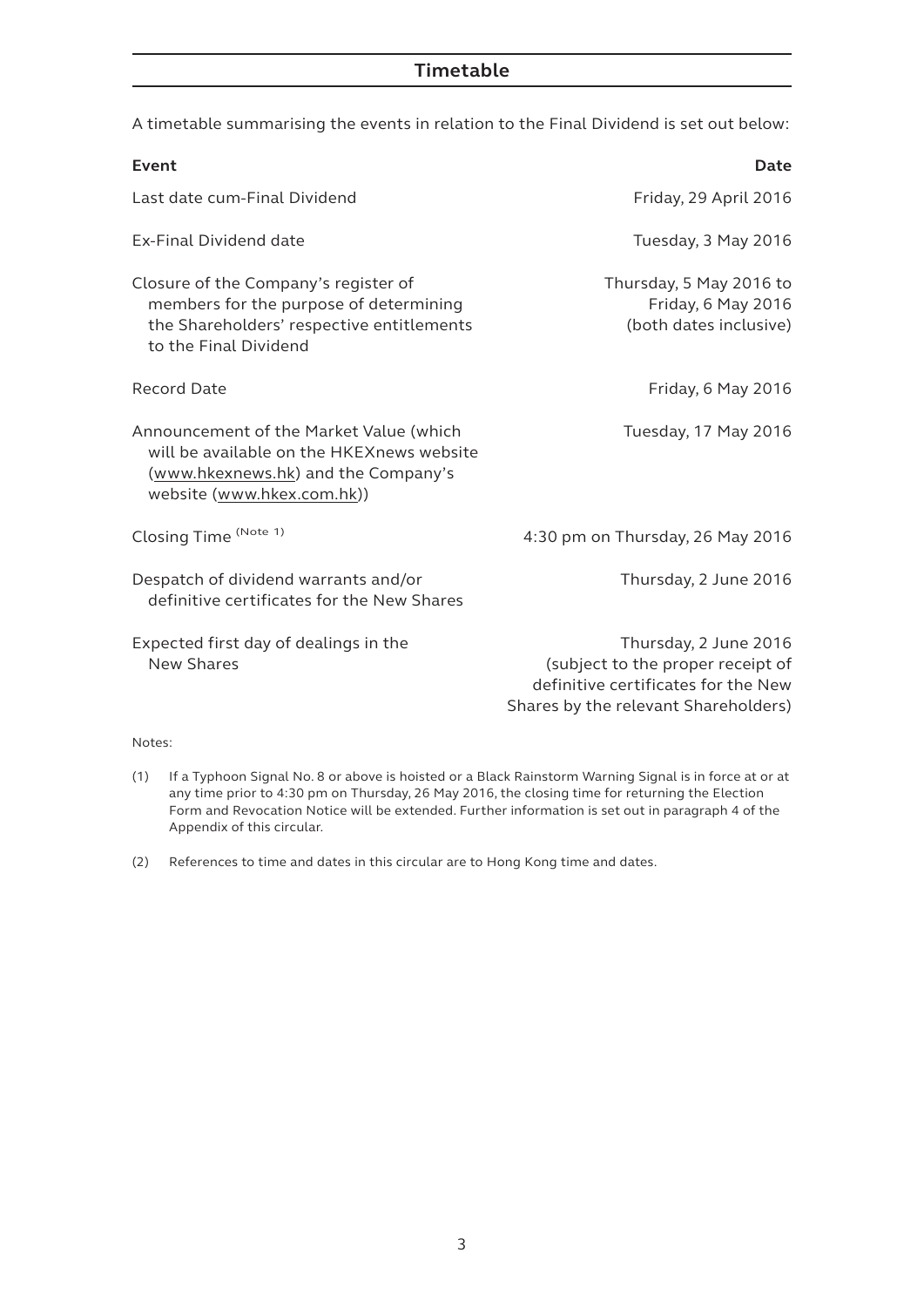# HKEX 香港交易所

# **香港交易及結算所有限公司**

# **HONG KONG EXCHANGES AND CLEARING LIMITED**

(Incorporated in Hong Kong with limited liability) (Stock Code: 388)

#### **Independent Non-executive Directors**

CHOW Chung Kong\* (Chairman) Apurv BAGRI CHAN Tze Ching, Ignatius Timothy George FRESHWATER FUNG Yuen Mei, Anita Rafael GIL-TIENDA John Barrie HARRISON HU Zuliu, Fred KWOK Chi Piu, Bill LEE Kwan Ho, Vincent Marshall LEUNG KO May Yee, Margaret John Mackay McCulloch WILLIAMSON

# **Registered Office**

12th Floor One International Finance Centre 1 Harbour View Street Central Hong Kong

#### **Executive Director**

LI Xiaojia, Charles (Chief Executive)

\* As at 6 May 2016, being the latest practicable date prior to the printing of this circular, the written approval of the Chief Executive of Hong Kong in respect of Mr Chow's chairmanship under Section 69 of the Securities and Futures Ordinance is pending.

11 May 2016

Dear Shareholders,

# **SCRIP DIVIDEND SCHEME IN RELATION TO THE FINAL DIVIDEND FOR THE YEAR ENDED 31 DECEMBER 2015**

At the annual general meeting held on 28 April 2016, the Shareholders approved the payment of the final dividend of \$2.87 per Share for the year ended 31 December 2015, as recommended by the Board, which will be payable in cash with a scrip alternative to the Shareholders whose names appeared on the Company's register of members on the Record Date. Pursuant to the Scrip Dividend Scheme and subject to the terms set out in this circular, the eligible Shareholders have the right to elect to receive the Final Dividend in New Shares instead of in cash, or partly in New Shares and partly in cash.

To facilitate the Shareholders' reinvestment of their dividends into Shares, the Board has approved to offer a 5% discount on the subscription price for the Shareholders who elect the scrip alternative. The Market Value for determining the scrip entitlement will be announced on the Company's and HKEXnews websites on 17 May 2016.

In addition, the Shareholders have the right to choose to receive new Shares instead of cash for all future dividends to be paid by the Company if a scrip alternative is available to them, until they revoke such election by notice in writing to the Share Registrar.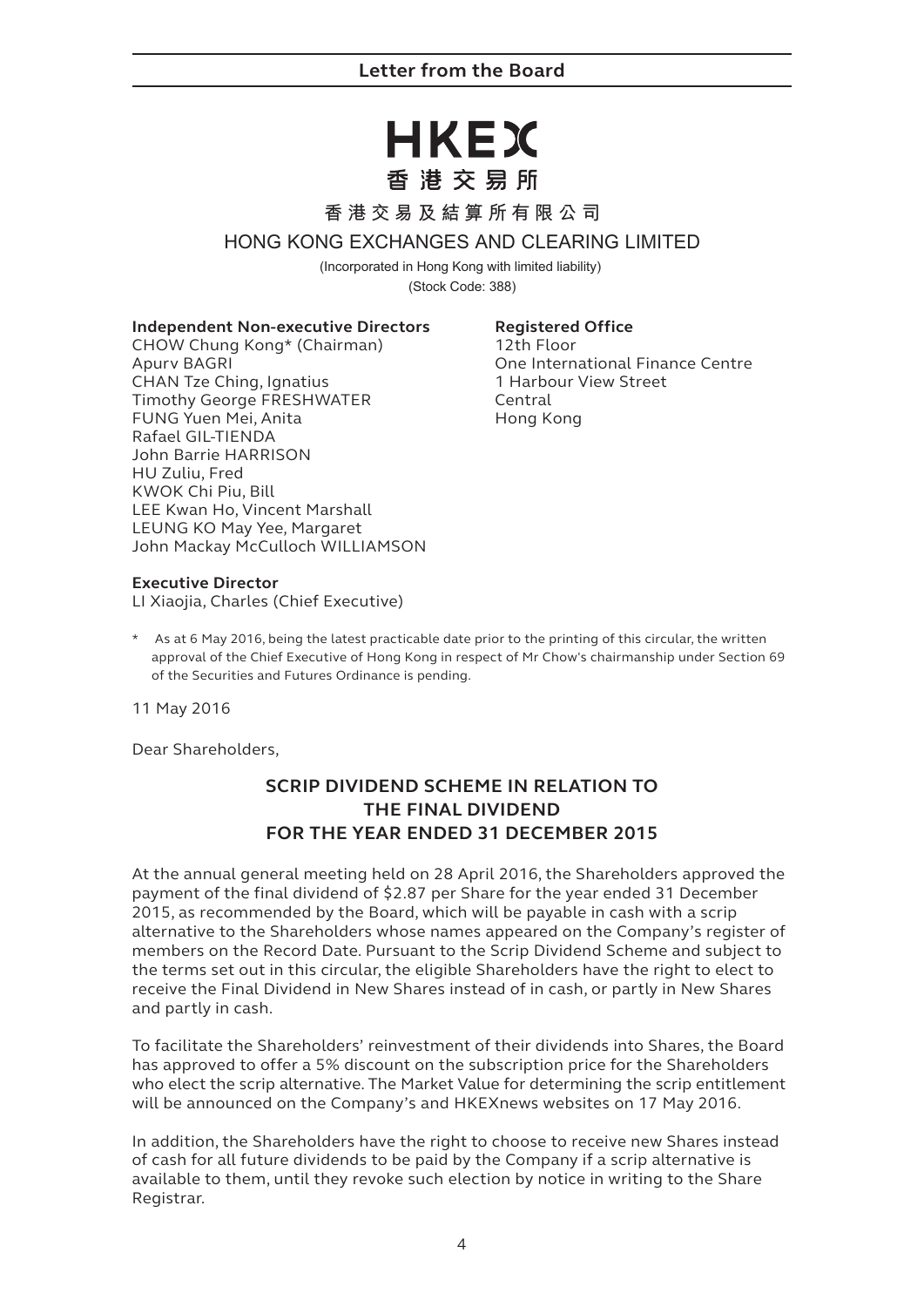# **Letter from the Board**

The scrip alternative will enable the Shareholders to increase their investment in the Company without incurring brokerage fees, stamp duty and related dealing costs. To the extent that the Shareholders elect to receive New Shares, the Company will benefit by retaining the cash as working capital which would otherwise be payable by way of dividends.

An Election Form is enclosed with this circular for use by the Shareholders who wish to receive the Final Dividend wholly or partly in New Shares instead of in cash and, where applicable, to make a Permanent Election. No Election Form is sent to those Shareholders (i) who have previously made the Permanent Election (instead a Revocation Notice is enclosed with this circular for their use, if applicable) or (ii) whose registered addresses are in the United States.

The procedures and conditions which apply to the Scrip Dividend Scheme and the actions which should be taken by the Shareholders who wish to participate or withdraw from participating in the Scrip Dividend Scheme are set out in the Appendix of this circular. Please read this circular, in particular, the Appendix carefully to ascertain the action you need to take.

#### **No action is required by the following Shareholders:**

- **(A) Shareholders who have not made a Permanent Election and wish to receive the Final Dividend in cash only; and**
- **(B) Shareholders who have made a Permanent Election and do not intend to revoke it in order to receive the Final Dividend in cash.**

If you are a non-registered Shareholder, ie, your Shares are held through an intermediary (for example, a bank, a custodian or a securities broker) or registered in the name of your nominee, you will not receive the Election Form or Revocation Notice. If you wish to (i) receive New Shares instead of cash, in whole or in part, in respect of the Final Dividend, (ii) receive new Shares instead of cash in respect of all future dividends to be paid by the Company or (iii) revoke your Permanent Election, please contact your intermediary or nominee directly.

Whether or not it is to your advantage to elect to receive New Shares instead of cash, in whole or in part, in respect of the Final Dividend and, where applicable, to receive new Shares instead of cash in respect of all future dividends to be paid by the Company, will depend upon your own individual circumstances. The decision in this regard, and all effects resulting from your decision are solely your responsibility and the Company does not accept any responsibility for your decision. **If you are in any doubt as to what to do, you should consult an exchange participant or other licensed securities dealer, bank manager, solicitor, certified public accountant or other professional adviser.** Shareholders who are trustees are recommended to take professional advice as to whether an election to receive New Shares is within their powers and the effect of such election having regard to the terms of the relevant trust instrument.

If you have any queries in relation to the Scrip Dividend Scheme, please contact the Share Registrar at +852 2862 8555.

Yours faithfully, On behalf of the Board **Joseph Mau** Company Secretary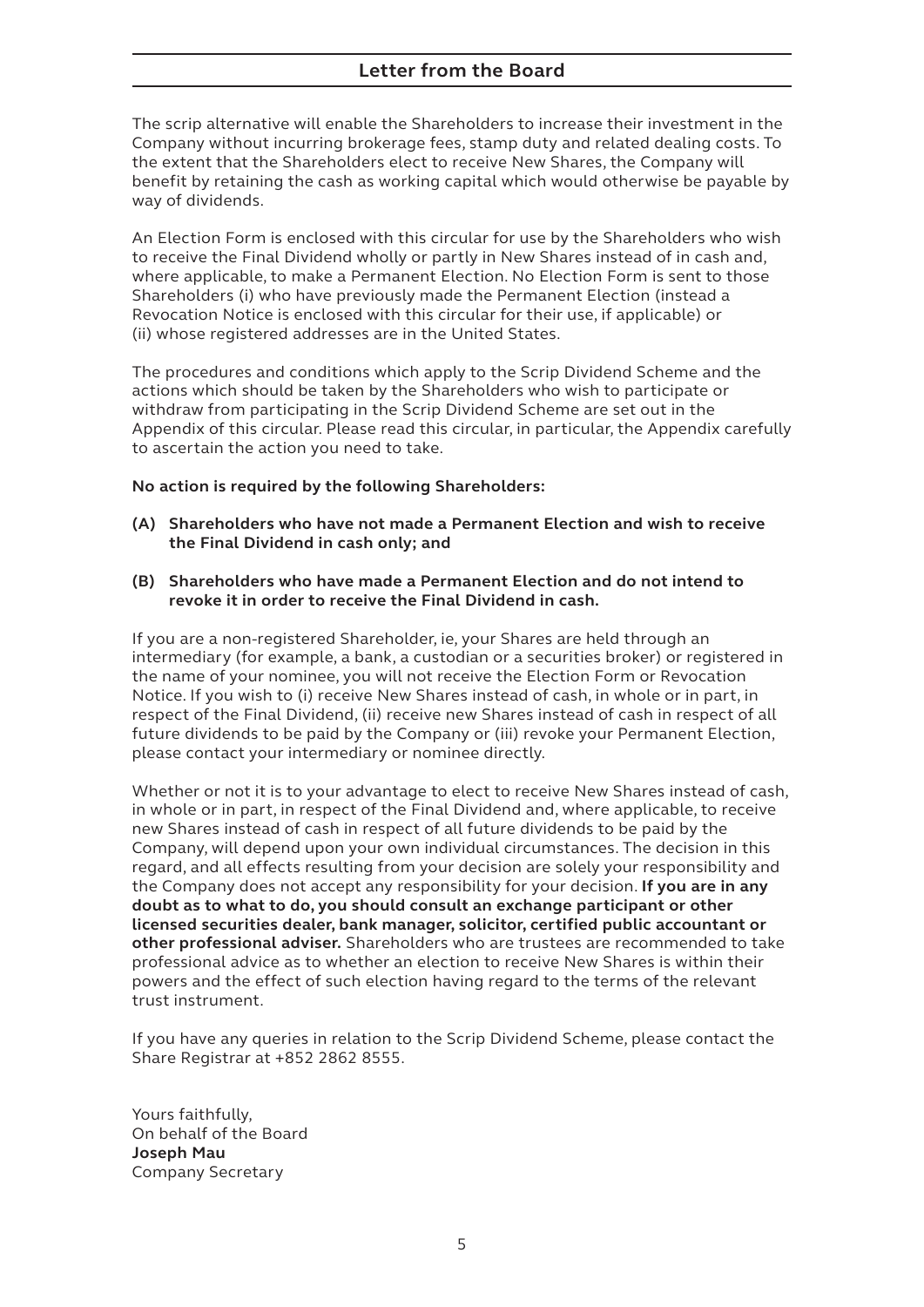# **1. DETAILS OF THE SCRIP DIVIDEND SCHEME**

# **1.1 Options**

Under the Scrip Dividend Scheme, the Shareholders have the following alternative choices in respect of the Final Dividend. These choices are to receive the Final Dividend:

- (a) in cash; or
- (b) by way of an allotment of New Shares at the Market Value (except for adjustments for fractions) equal to the total amount of the Final Dividend that such Shareholder would otherwise be entitled to receive in cash; or
- (c) partly in cash and partly in New Shares.

For the purpose of determining the Shareholders' respective entitlements to the Final Dividend, the Company's register of members was closed from Thursday, 5 May 2016 to Friday, 6 May 2016 (both dates inclusive). The latest time by which transfers were accepted for registration for entitlement to the Final Dividend was 4:30 pm on Wednesday, 4 May 2016.

#### **1.2 Market Value**

The Market Value for the issue of each New Share will be calculated as an amount equal to 95% of the average closing price per Share as quoted on the Stock Exchange for the five (5) consecutive trading days commencing on 11 May until 17 May 2016 (both dates inclusive). The Market Value will be published on the Company's and HKEXnews websites after the close of business on Tuesday, 17 May 2016.

The exact number of New Shares to which a Shareholder electing a scrip alternative is entitled will be determined based on the published Market Value.

#### **1.3 Basis of Allotment of New Shares**

The number of New Shares which a Shareholder electing a scrip alternative will receive in respect of the Final Dividend that he/she is entitled will be calculated as follows:

| Number of<br>New Shares to be<br>received        | Number of<br>registered Shares<br>held on Record Date | Final Dividend per Share (\$2.87)                                                                                                               |     |
|--------------------------------------------------|-------------------------------------------------------|-------------------------------------------------------------------------------------------------------------------------------------------------|-----|
| (rounded down to<br>the nearest whole<br>number) | for which election<br>for New Shares is<br>made       | Average closing price per Share<br>for the five consecutive<br>trading days commencing on<br>11 May until 17 May 2016<br>(both dates inclusive) | 95% |

Fractional entitlements to the New Shares will not be issued and the residual dividend entitlement, if any, will be paid in cash (rounded down to the nearest cent) to the relevant Shareholders.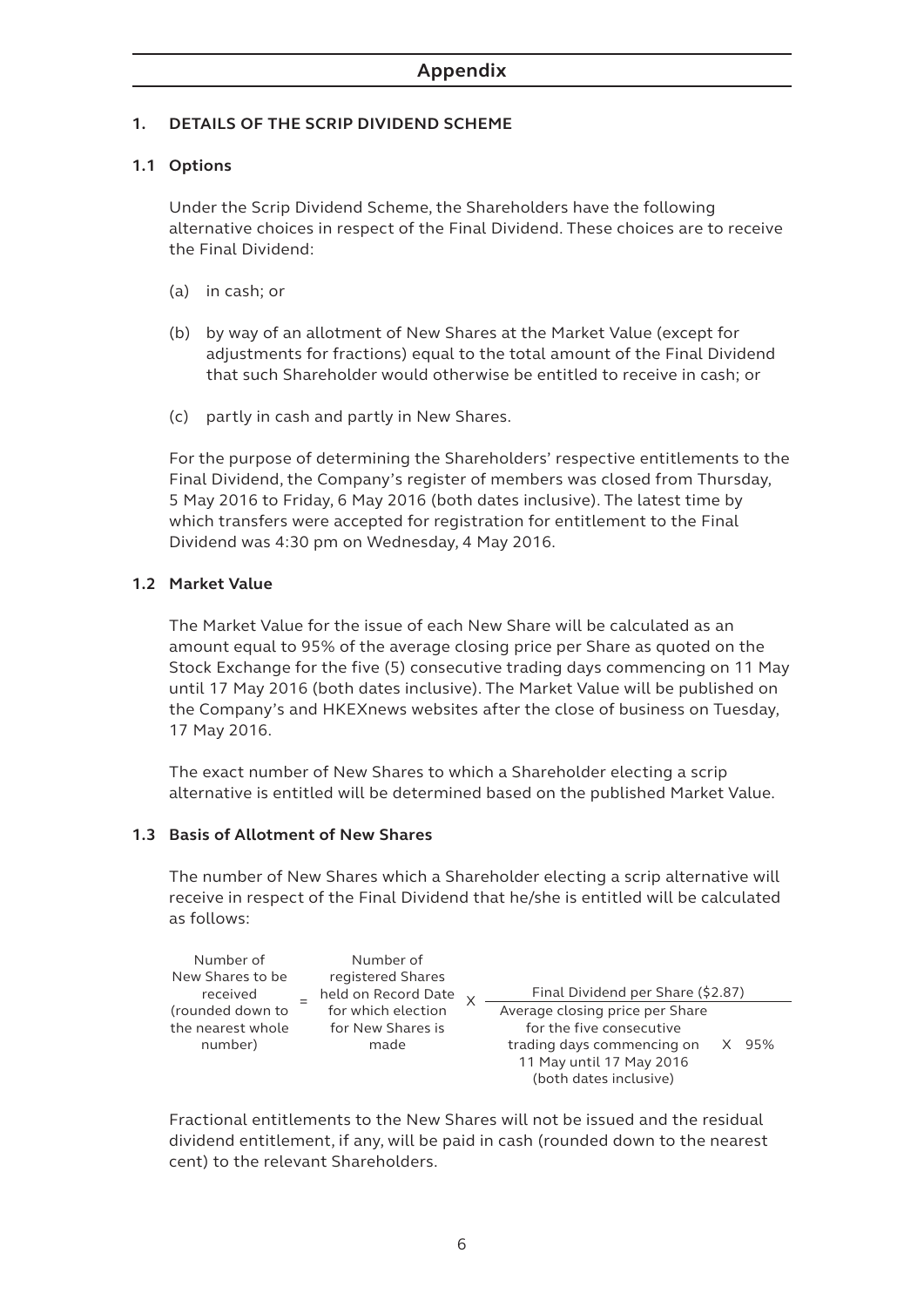# **2. ELECTION FORM**

An Election Form is enclosed with this circular for use by the Shareholders who wish to receive the Final Dividend wholly or partly in New Shares instead of in cash. The Election Form also allows the Shareholders to permanently elect to receive all future dividends in the form of new Shares in the event that a scrip alternative is offered by the Company. No Election Form is sent to those Shareholders (i) who have previously made the Permanent Election or (ii) whose registered addresses are in the United States.

Please read carefully the instructions below and the instructions printed on the Election Form.

# **2.1 Final Dividend Election**

The instructions as set out in this paragraph and paragraph 2.2 below are only applicable to those Shareholders who have not previously made the Permanent Election. If you have already made the Permanent Election, please read carefully the instructions set out in paragraph 3 below.

#### **(a) To receive cash only**

If you wish to receive the Final Dividend in cash only, no action is required. Please DO NOT return the Election Form.

#### **(b) To receive New Shares only**

If you wish to receive the Final Dividend in New Shares only, please SIGN, DATE and RETURN the Election Form as soon as possible so as to enable it to be received by the Share Registrar before the Closing Time. Late submissions of the Election Form will not be accepted.

#### **(c) To receive partly cash and partly New Shares**

If you wish to receive the Final Dividend partly in cash and partly in New Shares, please ENTER in Box C of the Election Form the number of Shares registered in your name on the Record Date for which you wish the Final Dividend to be paid to you in New Shares. Please SIGN, DATE and RETURN the Election Form as soon as possible so as to enable it to be received by the Share Registrar before the Closing Time. Late submissions of the Election Form will not be accepted.

If you do not specify the number of Shares for which you wish to receive the Final Dividend in New Shares or if your specified number is greater than your registered holding on the Record Date, in your signed and returned Election Form, you will be deemed to have elected to receive New Shares only in respect of ALL the Shares registered in your name on the Record Date, and you will receive the Final Dividend in New Shares only.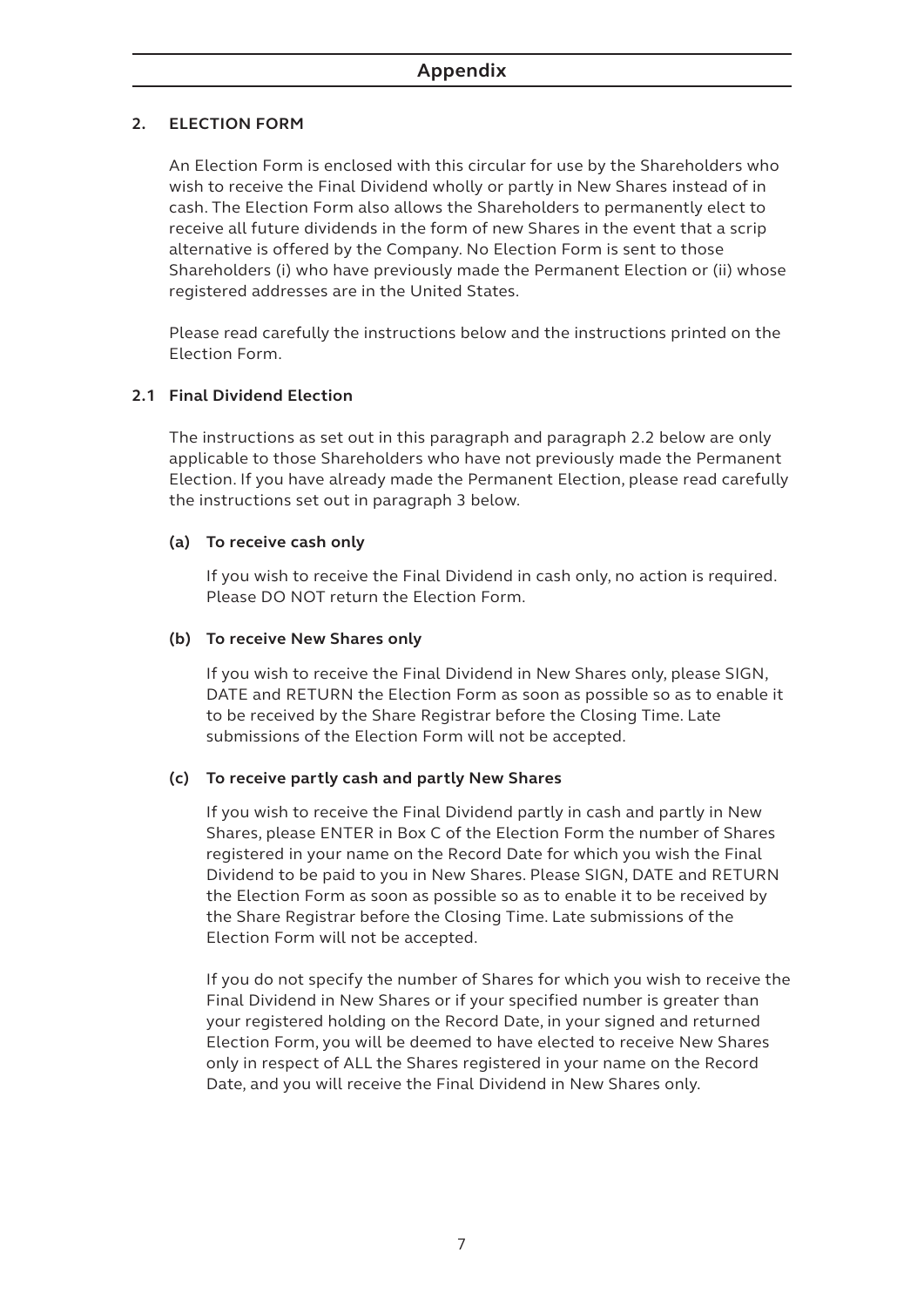# **2.2 Permanent Election**

If you also wish to make a Permanent Election (ie, choose to receive new Shares instead of cash permanently for all future dividends to be paid by the Company after the Final Dividend), please insert a tick  $(V)$  in Box D of the Election Form, and then SIGN, DATE and RETURN the Election Form as soon as possible so as to enable it to be received by the Share Registrar before the Closing Time. Late submissions of the Election Form will not be accepted.

Please note that you cannot choose to receive your future dividend entitlements partly in cash and partly in new Shares. Therefore, if you insert a tick (✔) in Box D of the Election Form, unless and until you revoke your Permanent Election by notice in writing to the Share Registrar, you will receive new Shares only in respect of all future dividends to be paid by the Company for which a scrip alternative is offered by the Company. The Company will not accept any special instructions from the Shareholders given in the Election Form. No election form will be sent to you if you have made the Permanent Election until such election is revoked by you.

Please note that if the Election Form is not completed correctly and/or not received by the Share Registrar before the Closing Time, all the Final Dividend in respect of your shareholding will be paid in cash only, and the Permanent Election (if any) that you may have made in that Election Form will have no effect.

# **3. REVOCATION NOTICE**

A Revocation Notice instead of the Election Form is enclosed with this circular for use by those Shareholders who have previously made the Permanent Election. Please read carefully the instructions below and the instructions printed on the Revocation Notice.

#### **(a) To receive New Shares only**

If you wish to receive the Final Dividend in New Shares only, no action is required. Please DO NOT return the Revocation Notice.

#### **(b) To receive cash only**

If you wish to receive the Final Dividend in cash only, you have to revoke your Permanent Election. Please SIGN, DATE and RETURN the Revocation Notice as soon as possible so as to enable it to be received by the Share Registrar before the Closing Time. Late submissions of the Revocation Notice will not be accepted.

#### **(c) To receive partly cash and partly New Shares**

If you wish to receive the Final Dividend partly in cash and partly in New Shares, please ENTER in Box 3 of the Revocation Notice the number of Shares registered in your name on the Record Date for which you wish the Final Dividend to be paid to you in New Shares. Please SIGN, DATE and RETURN the Revocation Notice as soon as possible so as to enable it to be received by the Share Registrar before the Closing Time. Late submissions of the Revocation Notice will not be accepted.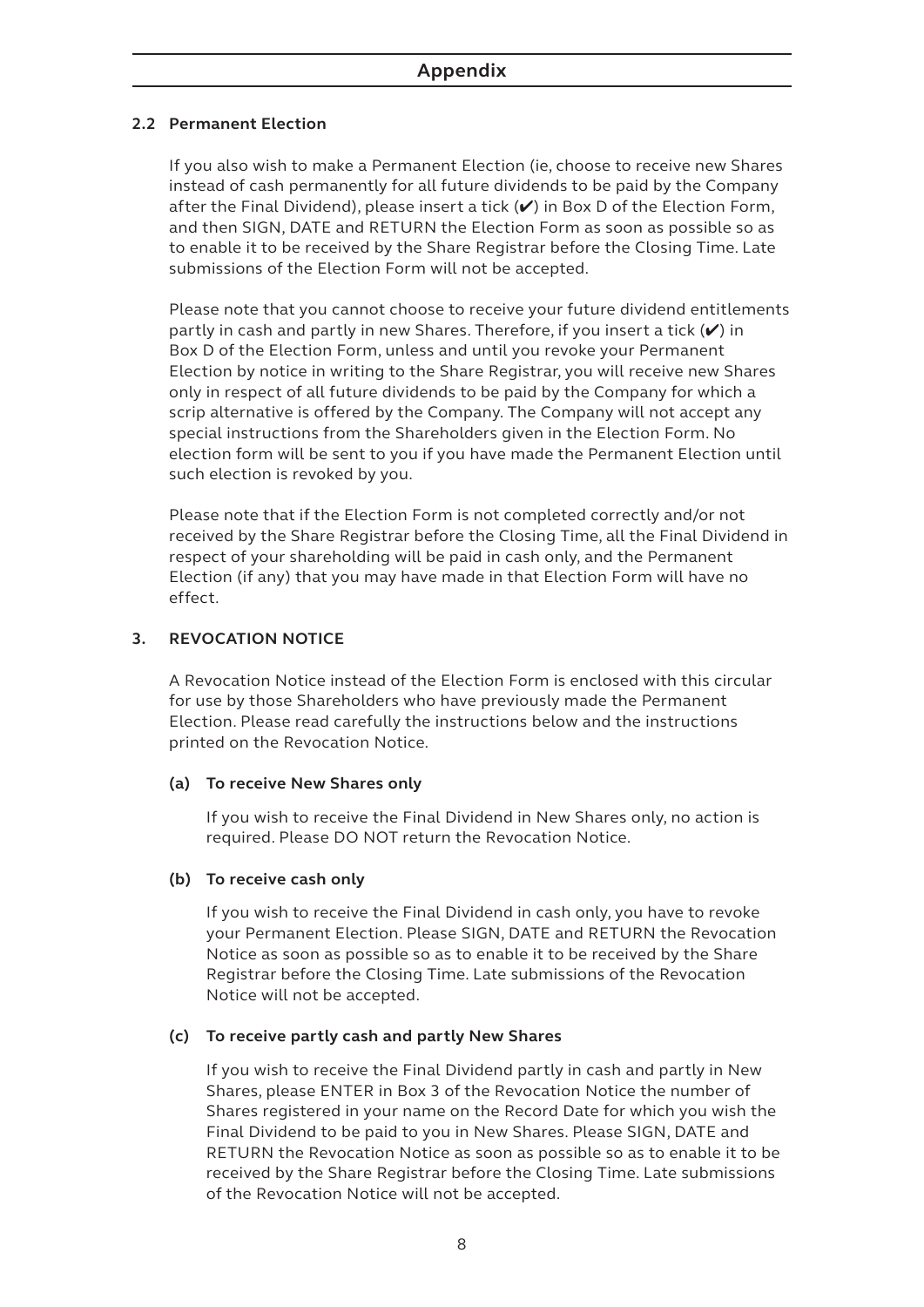# **Appendix**

If your specified number is greater than your registered holding on the Record Date in your signed and returned Revocation Notice, you will be deemed to have elected to receive New Shares only in respect of ALL the Shares registered in your name on the Record Date, and you will receive the Final Dividend in New Shares only.

Please note that once you sign and return the Revocation Notice, any Permanent Election you have previously made will be voided and have no effect. However, if your Revocation Notice is not completed correctly and/or not received by the Share Registrar before the Closing Time, all the Final Dividend in respect of your registered holding will be paid in New Shares in accordance with the Permanent Election that you have made.

# **4. HOW AND WHEN TO RETURN YOUR ELECTION FORM OR REVOCATION NOTICE**

If you need to return an Election Form or a Revocation Notice (as the case may be), you must complete it in accordance with the instructions printed on it and return it by post (using the enclosed prepaid envelope) or by hand as soon as possible to the Share Registrar so as to enable it to be received before the Closing Time.

The Closing Time will be extended, as the case may be, in accordance with (a) or (b) below if a Typhoon Signal No. 8 or above is hoisted, or a Black Rainstorm Warning Signal is in force in Hong Kong:

- (a) at any time before 12:00 noon on Thursday, 26 May 2016. In such a case, the closing time for the return of the Election Form and Revocation Notice will be extended to 5:00 pm on the same business day; or
- (b) at any time between 12:00 noon and 4:30 pm on Thursday, 26 May 2016. In such a case, the closing time for the return of the Election Form and Revocation Notice will be extended to 4:30 pm on the next business day (excluding Saturday) where none of the above signals is hoisted or in force at any time between 9:00 am and 4:30 pm.

No acknowledgement of receipt of the Election Form or Revocation Notice will be issued. No election or revocation in respect of the Final Dividend may, after the relevant Election Forms or Revocation Notices are signed and returned to the Share Registrar in accordance with the instructions printed on them, be in any way withdrawn, revoked, superseded or altered.

#### **5. CONDITION OF THE SCRIP DIVIDEND SCHEME**

The Scrip Dividend Scheme is conditional upon the SFC granting the listing of, and permission to deal in, the New Shares to be issued pursuant to the Scrip Dividend Scheme. If this condition is not satisfied, the Final Dividend will then be paid wholly in cash.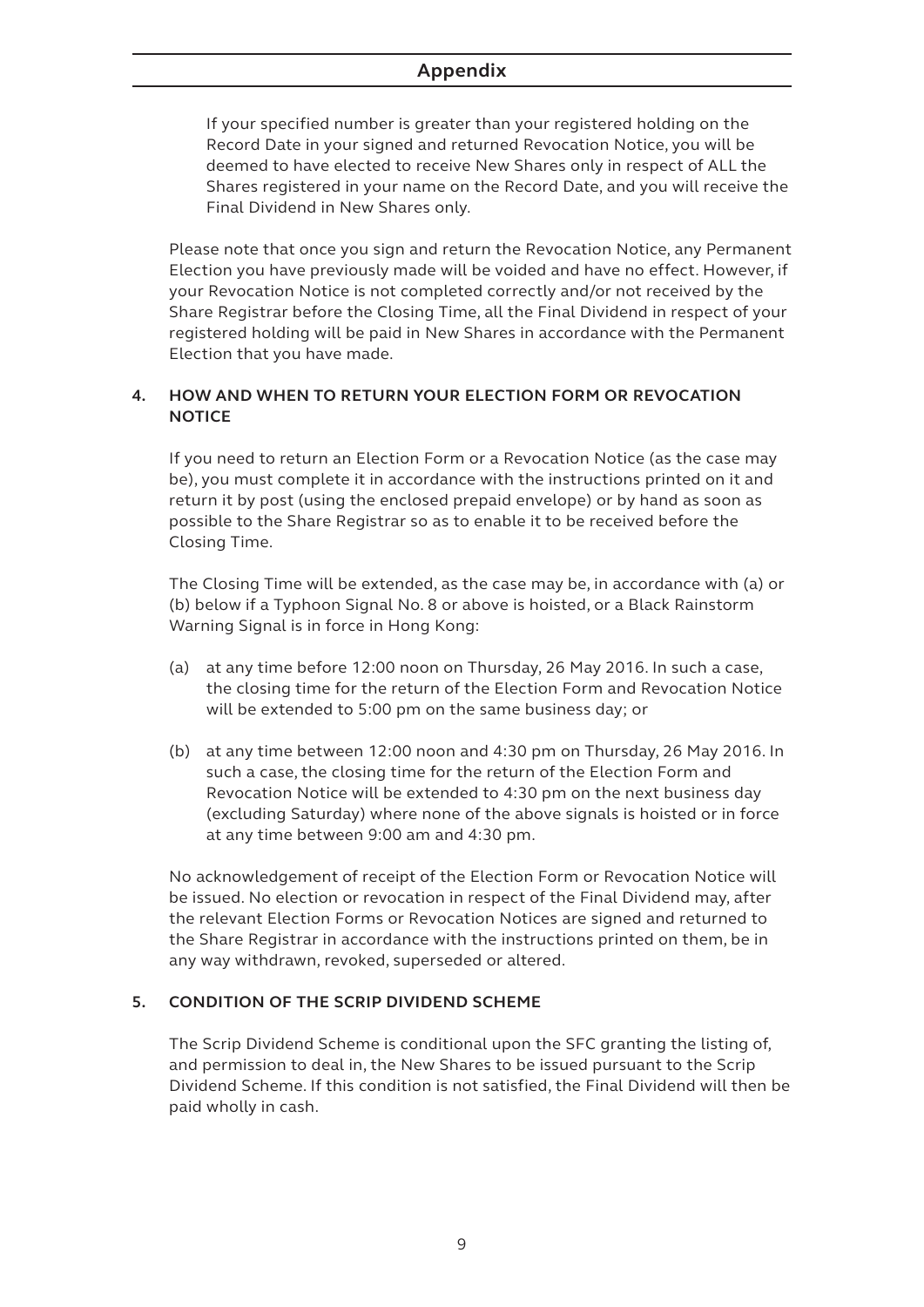# **6. EFFECT OF THE SCRIP DIVIDEND SCHEME**

Shareholders should note that the New Shares to be issued under the Scrip Dividend Scheme may give rise to disclosure requirements under the provisions of Part XV of the Securities and Futures Ordinance (Chapter 571 of the Laws of Hong Kong). **Shareholders who are in any doubt about how these provisions may affect them as a result of the issue of the New Shares under the Scrip Dividend Scheme are recommended to seek their own professional advice.**

# **7. SHAREHOLDERS RESIDING OUTSIDE HONG KONG**

No Shareholder receiving a copy of this circular, an Election Form or a Revocation Notice in any territory outside Hong Kong may treat the same as an invitation to participate in the Scrip Dividend Scheme unless in that relevant territory such invitation could lawfully be made to that Shareholder without the Company having to comply with any registration or other legal requirements, governmental or regulatory procedures or any other similar formalities.

Shareholders with registered addresses in the United States appearing on the Company's register of members on the Record Date ("Excluded Shareholders") are not permitted to participate in the Scrip Dividend Scheme and will receive the Final Dividend wholly in cash. The Board has made enquiries with its legal advisers in respect of the above jurisdiction and, on the basis of the results of such enquiries, has considered the exclusion of the Excluded Shareholders to be necessary and expedient pursuant to Rule 13.36(2) of the Rules Governing the Listing of Securities on The Stock Exchange of Hong Kong Limited. No Election Form or Revocation Notice is sent to the Excluded Shareholders.

Notwithstanding the enquiries made by the Company with its legal advisers, it is the responsibility of the Shareholders with a registered address outside Hong Kong or otherwise residing outside Hong Kong to consult their professional advisers as to whether they are permitted to receive New Shares under the Scrip Dividend Scheme or if any governmental or other consent is required or other formalities need to be observed, the taxation consequences of their decision and whether there are any restrictions on their handling of any New Shares so acquired (such as the sale of them). Overseas Shareholders residing in a jurisdiction where their participation in the Scrip Dividend Scheme is not permitted under the law of that place will be deemed to have received this circular, an Election Form or a Revocation Notice for information only.

#### **8. LISTING AND DEALINGS**

The Company has applied to the SFC for the listing of, and permission to deal in, the New Shares. It is expected that the dividend warrants and/or, subject to the SFC's approval of the above application, definitive certificates for the New Shares will be despatched by ordinary mail to the respective Shareholders concerned at their own risk on Thursday, 2 June 2016. The New Shares will, on issue, rank equally in all other respects with the existing Shares save that they will not be eligible for the Final Dividend.

Subject to the proper receipt of definitive certificates for the New Shares by the relevant Shareholders, dealings in the New Shares on the Stock Exchange are expected to commence on Thursday, 2 June 2016.